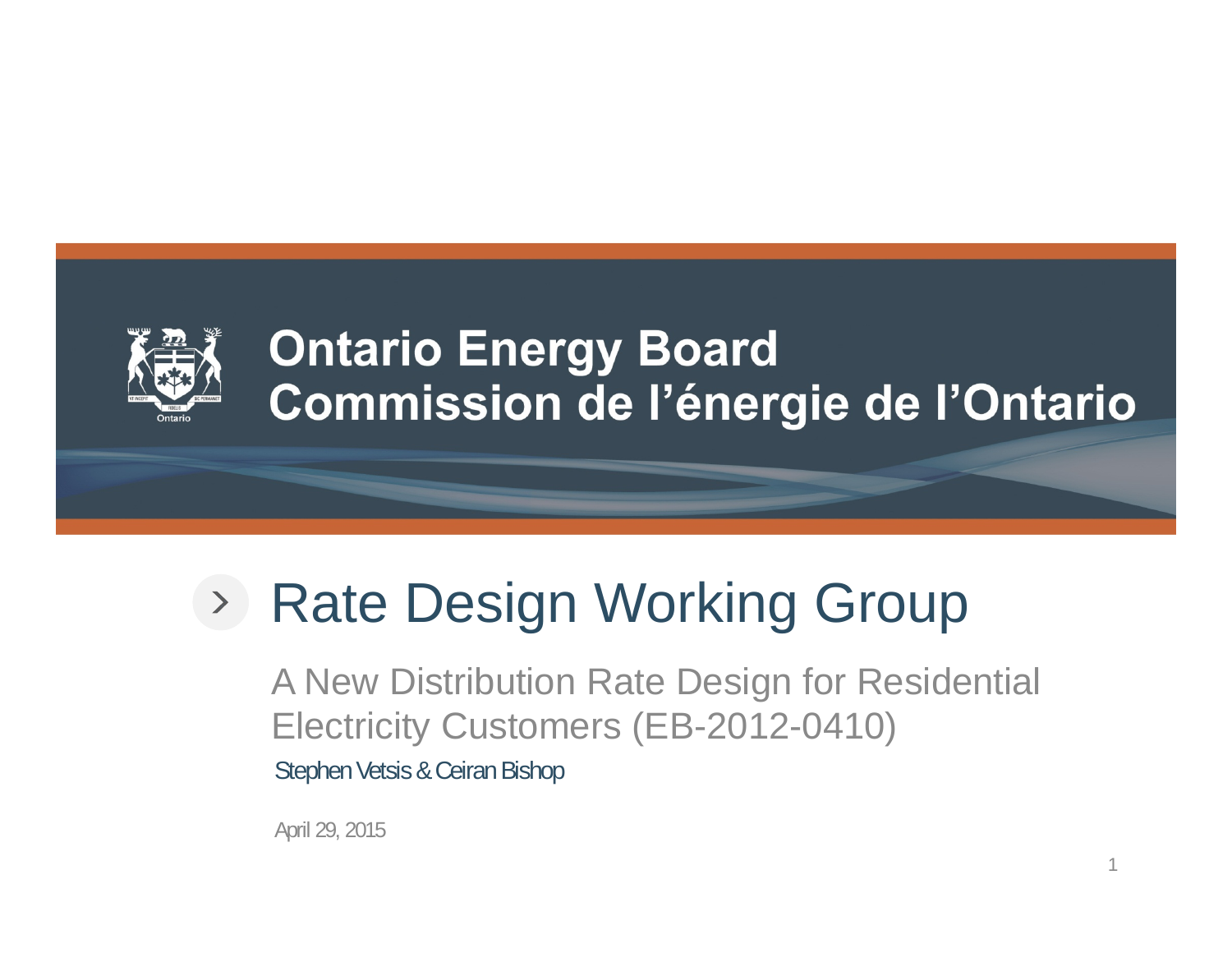## Agenda

- •Background: OEB Policy
- •Scope of the Working Group
- •Filing Module: Initial Draft for Discussion
- • Considerations/Feedback
	- •Ensuring Revenue Neutrality
- • Effects of new rate design on:
	- •Rate Riders
	- $\bullet$ LRAMVA calculation
- Exceptions and Mitigation
- • Considerations regarding different rate setting methods – Annual IR, Custom
- •Other Issues/Considerations
- •Next Steps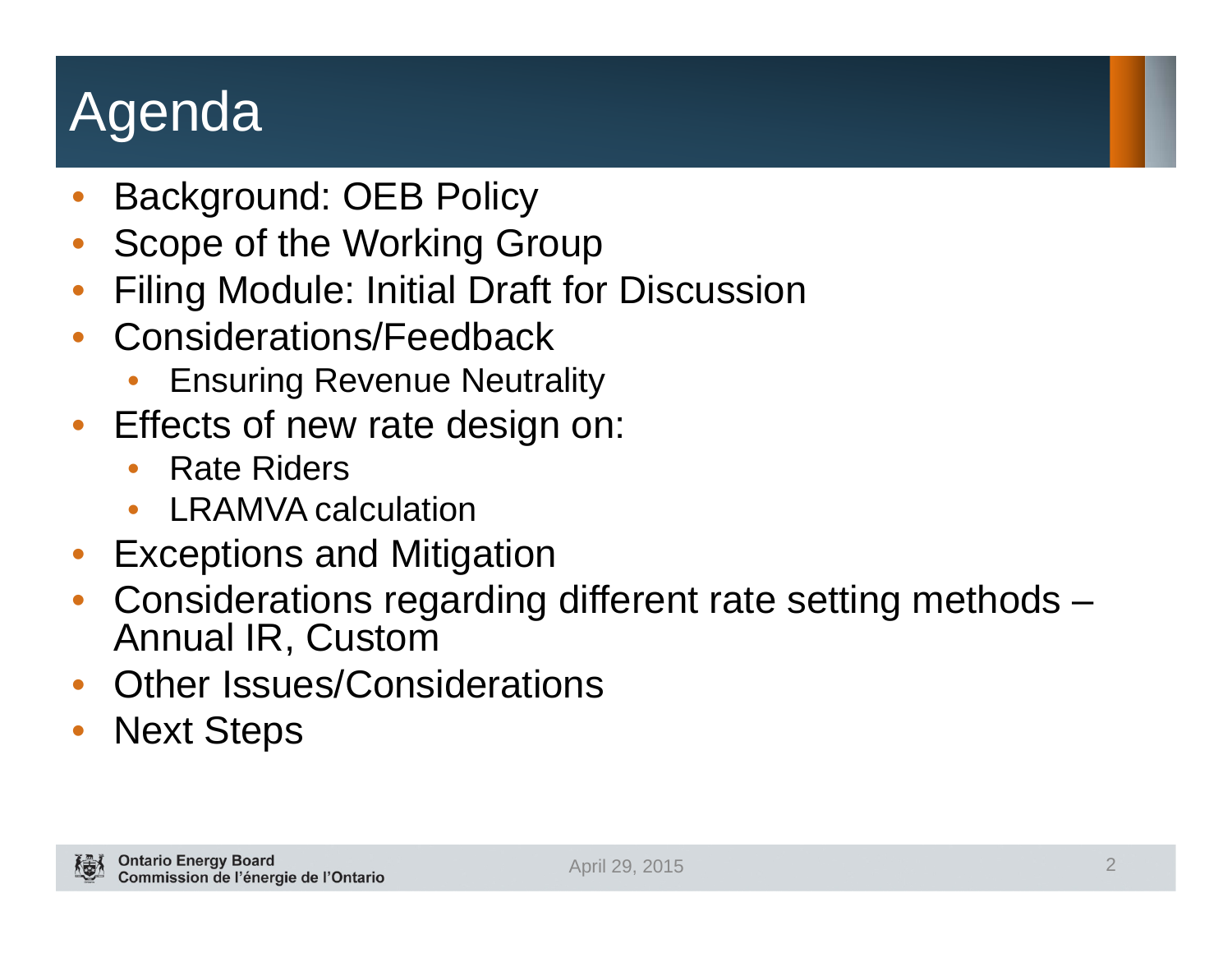# **Background**

- • Board Policy: A New Distribution Rate Design for Residential Electricity Customers (EB-2012-0410) was issued on April 2, 2015.
- • Board determined that:
	- $\bullet$  All distributors would transition to a fully fixed charge for the residential class.
	- $\bullet$ Transition over 4 year period (2016-2019).
	- • Fixed monthly charge to be increased in equal increments each year.
		- Amount of increase is distributor specific.
	- $\bullet$  Uniform approach to be adopted.
		- Exceptions where there are mitigation concerns (e.g. > \$4 increase in fixed charge)
	- •Implementation issues to be considered by working group.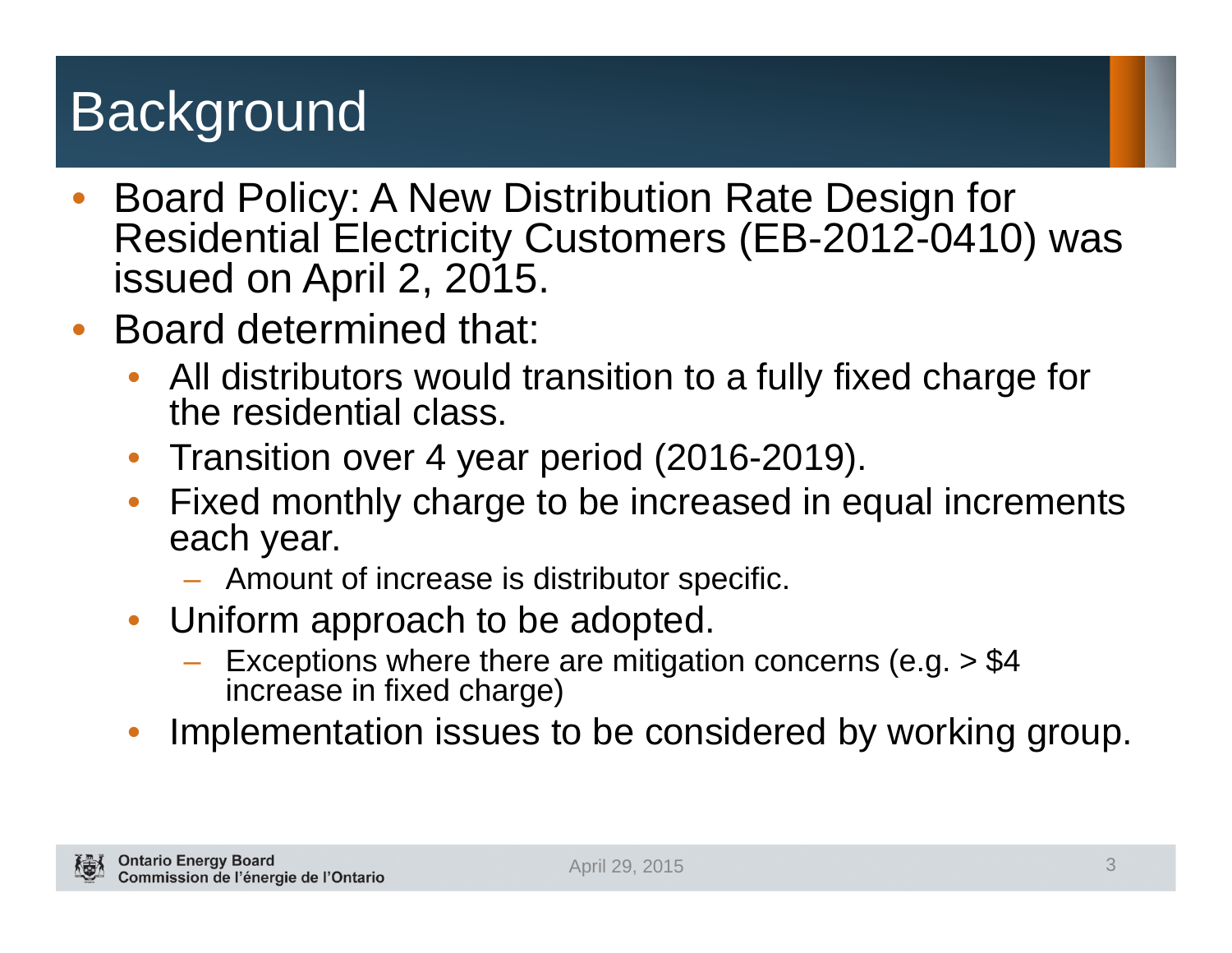# Summary of OEB's Findings

- • Under new policy, electricity distributors will structure residential rates so that all the costs for distribution service are collected through a fixed monthly charge. This change will achieve three main objectives:
	- • It will enable residential customers to leverage new technologies, manage costs through conservation, and better understand the value of providing distribution service.
	- $\bullet$ It is a fairer way to recover the costs of providing distribution service.
	- $\bullet$  It will provide greater revenue stability for distributors, which will position them for technological change in the sector, remove any disincentive to promote conservation, and help with their investment planning.
- • Other advantages may include reduced need to forecast energy usage for rate-setting purposes for residential classes.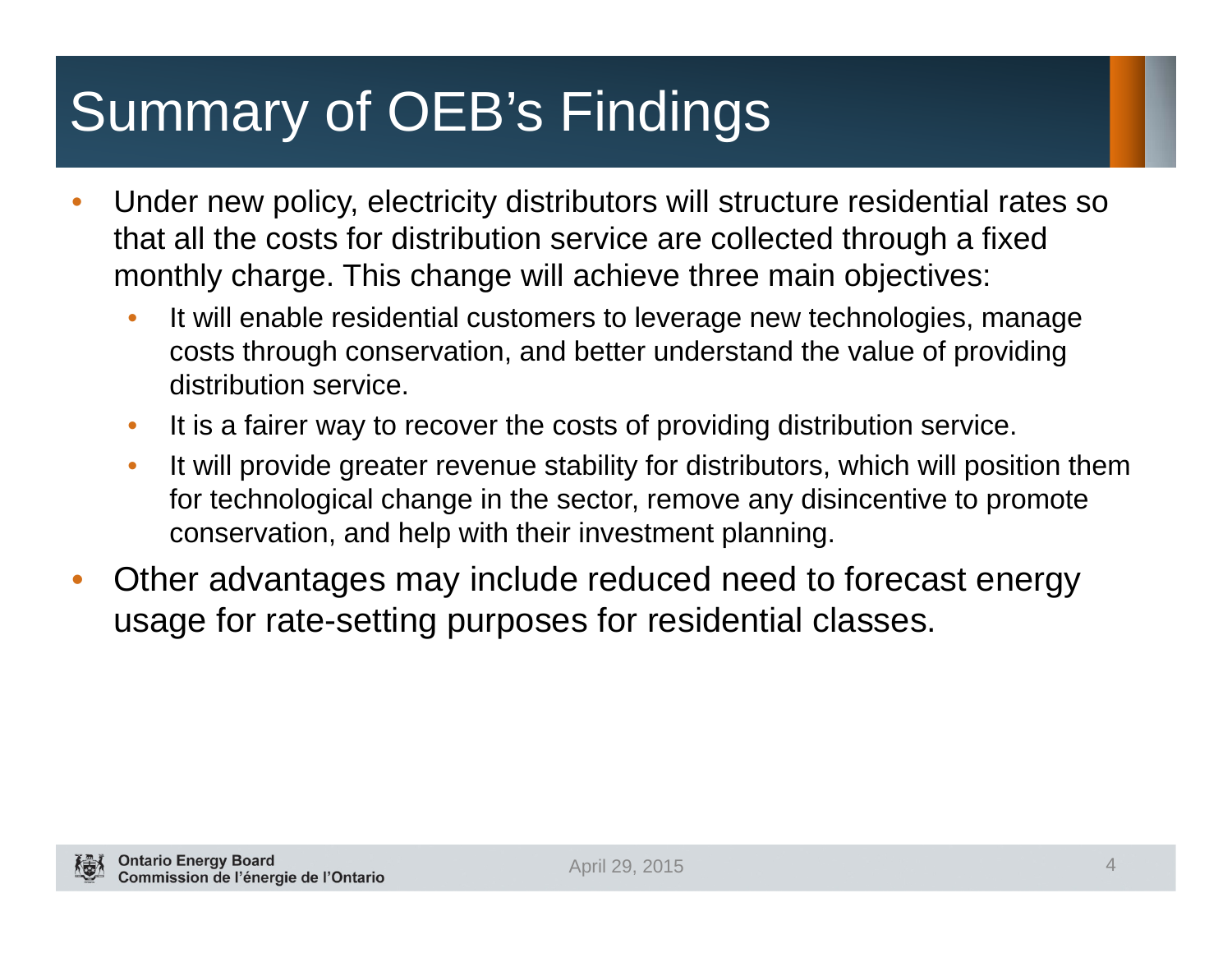# Scope of Working Group

- • Phase 1:
	- • Provide recommendations to ensure the filing requirements and rate models reflect the new rate design policy.
	- $\bullet$  Developing recommendations for how revenue neutrality can be ensured during the transition.
	- $\bullet$  Examine the implications for distributors applying for certain provisions under the Price Cap IR and Annual IR Index rate setting methods. In particular:
		- Should rate riders for the Incremental Capital Module or for other variable costs be changed to follow the new rate design?
		- How will the calculation of amounts in the LRAM and LRAM Variance Account be affected by the rate design change?
	- • Changes to cost of capital, WCA, etc. out of scope of issues to be considered.
	- $\bullet$  Deliverable: Recommendations from the working group, which will inform OEB's decision on appropriate amendments to filing requirements and rate models.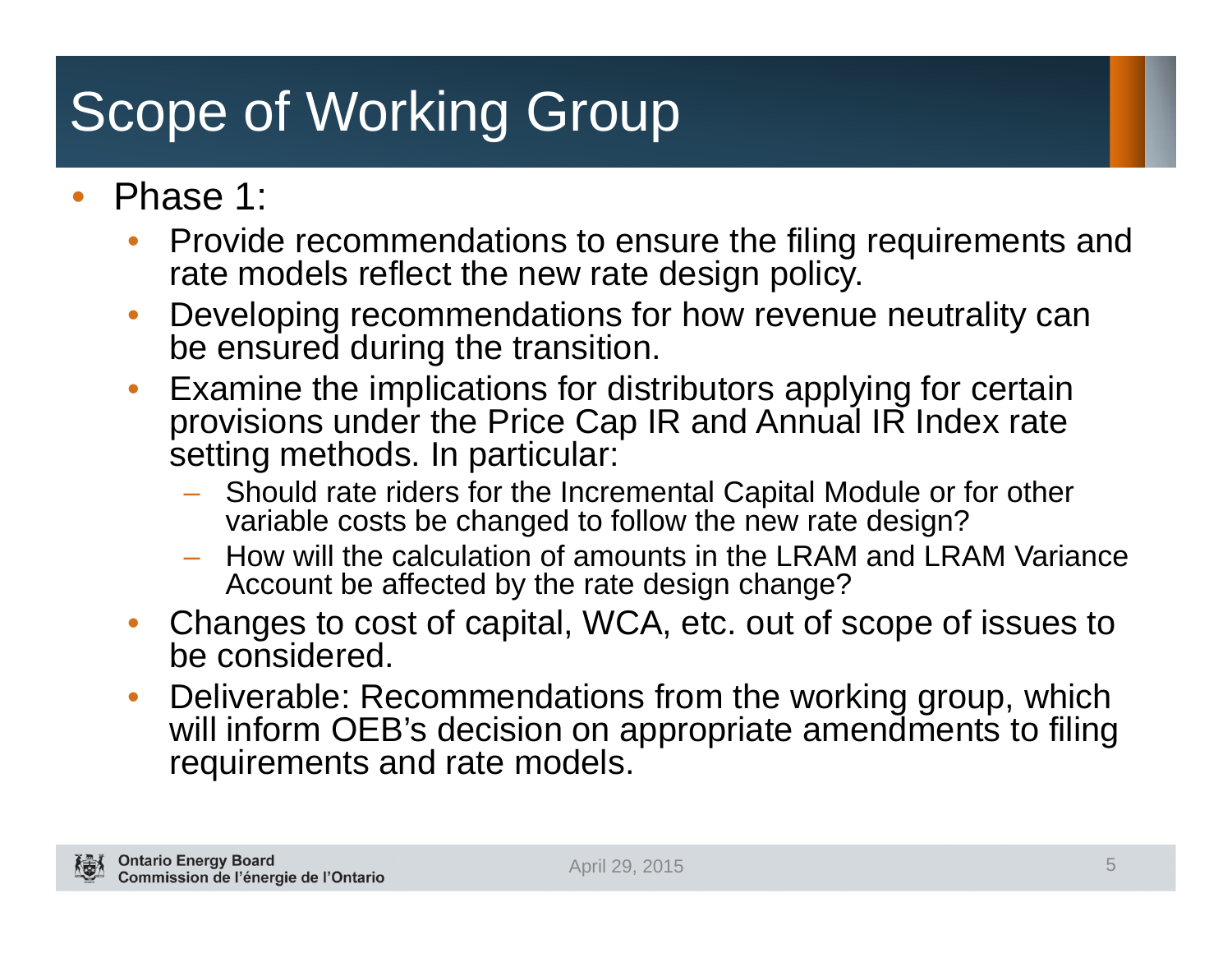## Scope of Working Group

### • Phase 2:

- $\bullet$  The OEB will consult with the working group and other stakeholders on:
	- **Holland** and the control Whether distributors that have installed in-suite metering should have a multi-unit residential rate (if they do not already).
	- $-$  Effective customer education is an important part of this policy change. OEB staff, working group and other stakeholders will work with the working group and other stakeholders to provide recommendations on how the OEB's activities can be coordinated with those of distributors and others.
- First batch of working group meetings will focus on Phase 1 issues only.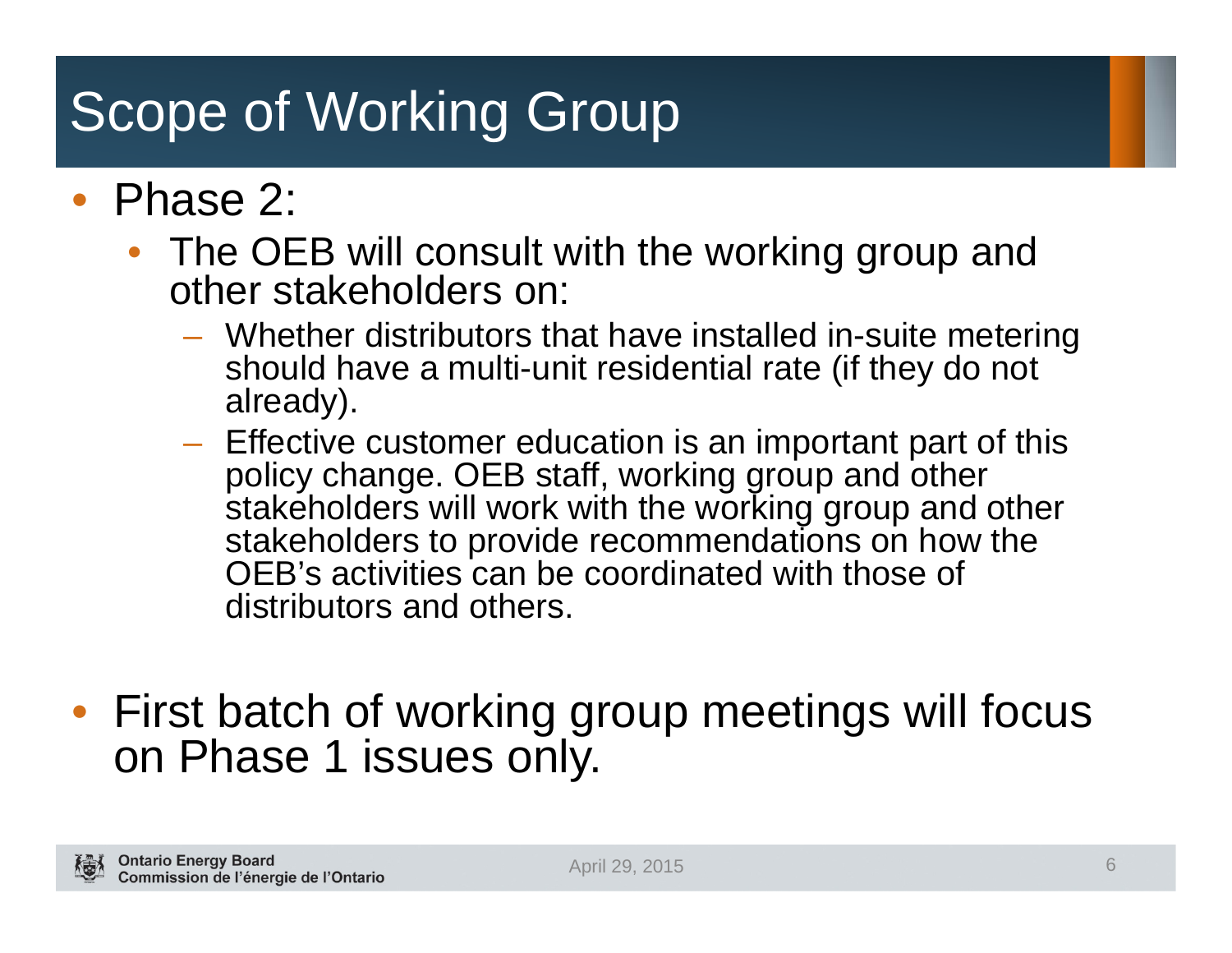# Initial Method For Discussion

- 1. Start with current base rates and include any adjustments for R/C ratio changes.
	- •R/C adjustment model does not alter fixed/variable split.
- 2. Calculate the fixed/variable split of base rates in step 1.
	- i. Use billing determinants from last CoS to calculate fixed and variable revenues.
	- ii.Divide each by total revenue.
- 3. Calculate necessary step change due to the rate design policy
	- •Step change (%) = [100% - current fixed (%)]/remaining transition years.
- 4. Calculate new fixed/variable split
	- i.New fixed  $%$  = current fixed  $%$  + step change  $%$ )
	- ii.New variable  $\% = 100\%$  - New fixed  $\%$
- 5. Derive new base rates using new fixed/variable split.
	- 1.MSC = [Total Revenue x New Fixed %]/[# customers \* 12]
	- 2.DVR = [Total Revenue x New Variable %]/[billed kWh]
- 6. Scale new base rates by stretch factor.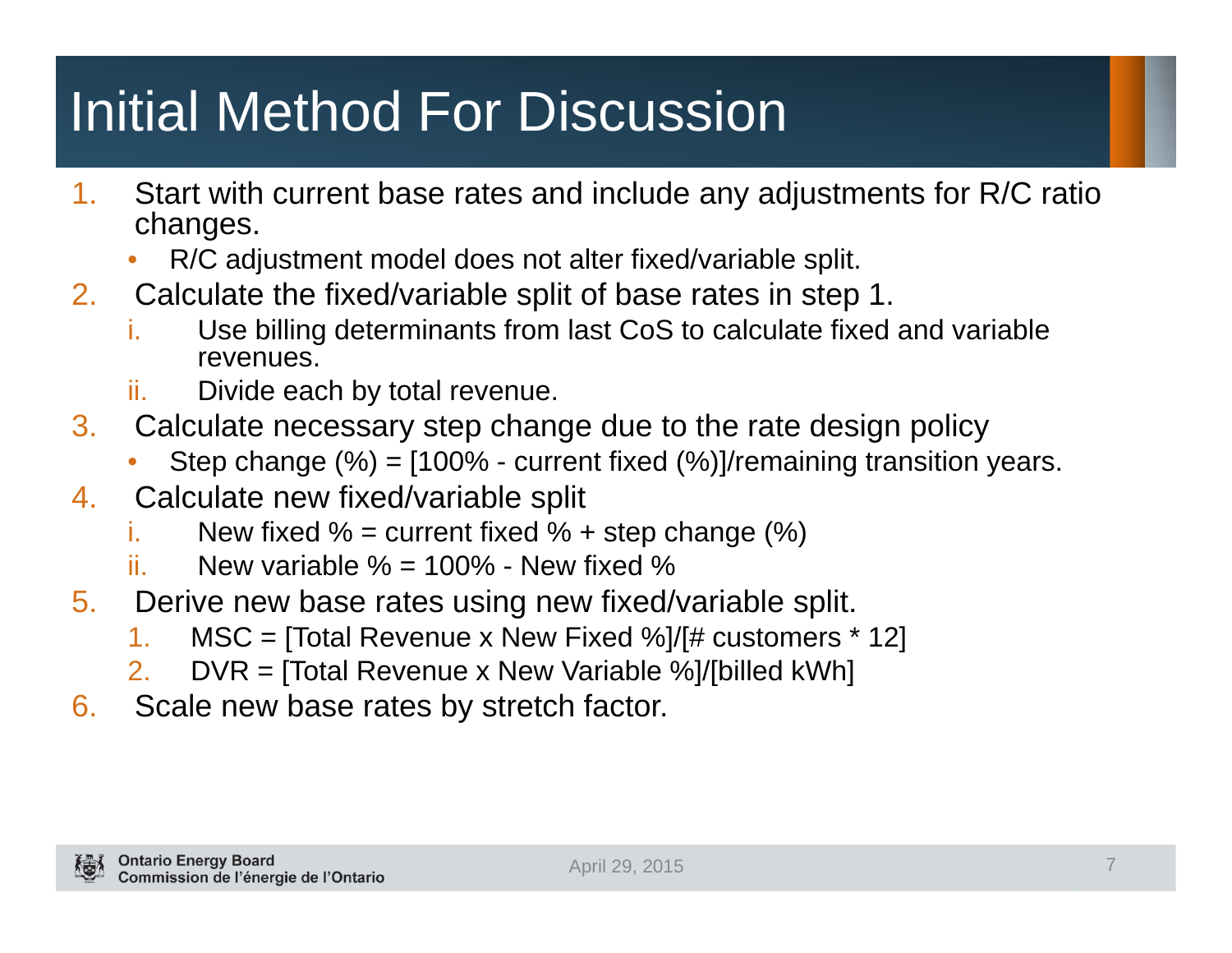## Initial Method For Discussion

- • Based on Sheet "24. Rev2Cost\_GDPIPI" from current IRM Rate Generator Model
- $\bullet$  Should require no additional inputs.
	- • Residential COS billing determinants in shared tax savings calculation.
	- $\bullet$  Using current rates as starting point avoids the requirement to input R/C ratio changes back to last CoS application, where applicable.
- Using remaining years of transition to calculate step change can be a simple way to implement rate mitigation.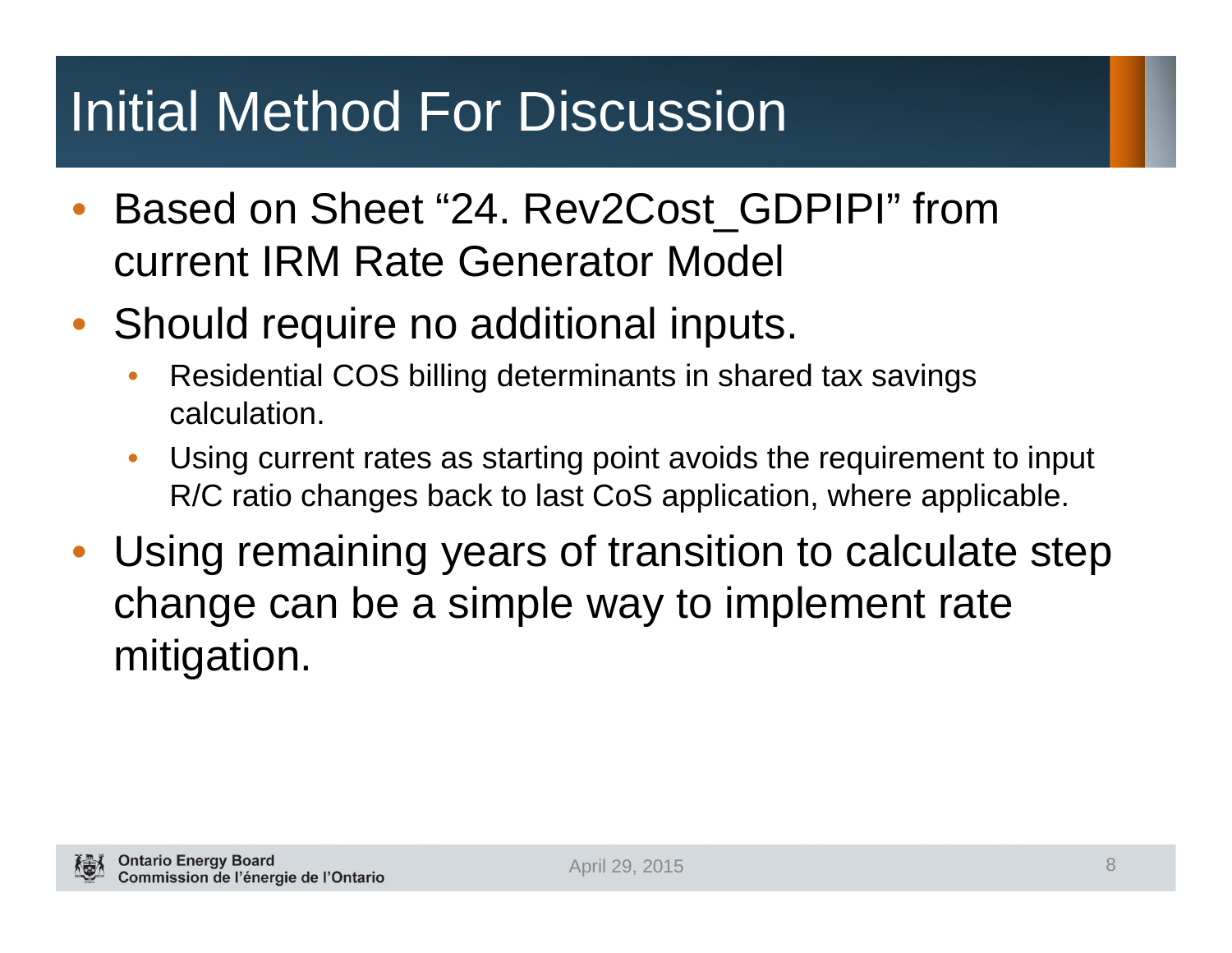## Sample Filing Module

Ontario Energy Board

#### **Incentive Regulation Model for 2016 Filers**

 $\begin{array}{c|cc}\n2 & 3 & 4 \\
3 & 4 & 5 \\
6 & 7 & 8 \\
9 & 10 \\
11\n\end{array}$ 12 If applicable, please enter any adjustments related to the revenue to cost ratio model into columns C and E. The Price Escalator and Stretch Factor 13 have been set at the 2015 values and will be updated by Board staff at a later date.

| 14              |                               |                           |                                          |                                  |                                        |                          |                                                 |                            |               |               |                            |       |                         |                                           |               |
|-----------------|-------------------------------|---------------------------|------------------------------------------|----------------------------------|----------------------------------------|--------------------------|-------------------------------------------------|----------------------------|---------------|---------------|----------------------------|-------|-------------------------|-------------------------------------------|---------------|
|                 | 15 Price Escalator            | 1.60%                     | <b>Choose Stretch Factor Group</b>       |                                  | III                                    |                          | Residential Class Last COS Billing Determinants |                            |               |               |                            |       |                         |                                           |               |
|                 | <b>16 Productivity Factor</b> | 0.00%                     | <b>Associated Stretch Factor Value</b>   |                                  | 0.30%                                  |                          | Customers                                       | 280,901                    |               |               |                            |       |                         |                                           |               |
|                 | 17 Price Cap Index            | 1.30%                     | <b>Rate Design Transition Years Left</b> |                                  |                                        |                          | <b>Billed kWh</b>                               | 2,282,535,398              |               |               |                            |       |                         |                                           |               |
| 18              |                               |                           |                                          |                                  |                                        |                          |                                                 |                            |               |               |                            |       |                         |                                           |               |
| 19              |                               | Current                   | <b>MFC Adjustment</b>                    | <b>Current</b>                   | DVR Adjustment from Price Cap Index to |                          |                                                 | <b>Proposed</b>            |               |               |                            |       |                         |                                           |               |
|                 | 20 Rate Class                 | <b>MFC</b>                |                                          | from R/C Model Volumetric Charge | <b>R/C Model</b>                       | be Applied to            | <b>Proposed MFC</b>                             | <b>Volumetric</b>          |               |               |                            |       |                         |                                           |               |
| 21              |                               |                           |                                          |                                  |                                        |                          |                                                 |                            |               |               |                            |       |                         |                                           |               |
|                 | 22 RESIDENTIAL                | 9.67                      |                                          | 0.0234                           |                                        | 1.30%                    | 13.81                                           | 0.0178                     |               |               |                            |       |                         |                                           |               |
|                 | 23 STREET LIGHTING            |                           |                                          |                                  |                                        | 1.30%                    | 0.00                                            | 0.0000                     |               |               |                            |       |                         |                                           |               |
|                 | 24 STANDBY POWER              |                           |                                          |                                  |                                        | 1.30%                    | 0.00                                            | 0.0000                     |               |               |                            |       |                         |                                           |               |
| 25              |                               |                           |                                          |                                  |                                        |                          |                                                 |                            |               |               |                            |       |                         |                                           |               |
| 26              |                               |                           |                                          |                                  |                                        |                          |                                                 |                            |               |               |                            |       |                         |                                           |               |
|                 |                               |                           |                                          |                                  |                                        |                          |                                                 |                            |               |               |                            |       |                         |                                           |               |
|                 | 27 Rate Design Transition     | <b>Current Base Rates</b> |                                          | Revenue @ current F/V split      |                                        | <b>Current F/V Split</b> |                                                 | <b>Decoupling MSC Step</b> |               | New F/V Split | <b>Adjusted Base Rates</b> |       |                         | Revenue @ new F/V split                   |               |
|                 | 28 RESIDENTIAL                | MSC(5)                    | DVR (\$/kWh)                             | Fixed (\$)                       | Variable (\$)                          | Fixed (%)                | Variable (%)                                    | $%$ /year                  | \$/month/year | Fixed (%)     | Variable (%) MSC(\$)       |       | DVR (\$/kWh) Fixed (\$) |                                           | Variable (\$) |
| 29              |                               | 9.67                      | 0.0234                                   | 32,595,752.04                    | 53,411,328.31                          | 37.9%                    | 62.1%                                           | $15.5%$ \$                 | 3.96          | 53.4%         | $46.6\%$ \$                | 13.63 |                         | $0.0176$ \$ 45,948,584.12 \$40,058,496.23 |               |
|                 | 30 Total Revenue              |                           |                                          | 86,007,080.35                    |                                        |                          |                                                 |                            |               |               |                            |       |                         | \$86,007,080.35                           |               |
| 31              |                               |                           |                                          |                                  |                                        |                          |                                                 |                            |               |               |                            |       |                         |                                           |               |
| $\overline{32}$ |                               |                           |                                          | <b>Checks</b>                    |                                        |                          |                                                 |                            |               |               |                            |       |                         |                                           |               |
| 33 <sub>1</sub> |                               |                           | MSC Step $<$ \$4                         | 3.96                             |                                        |                          |                                                 |                            |               |               |                            |       |                         |                                           |               |
| 34              |                               |                           | Reconcilitation   \$                     |                                  |                                        |                          |                                                 |                            |               |               |                            |       |                         |                                           |               |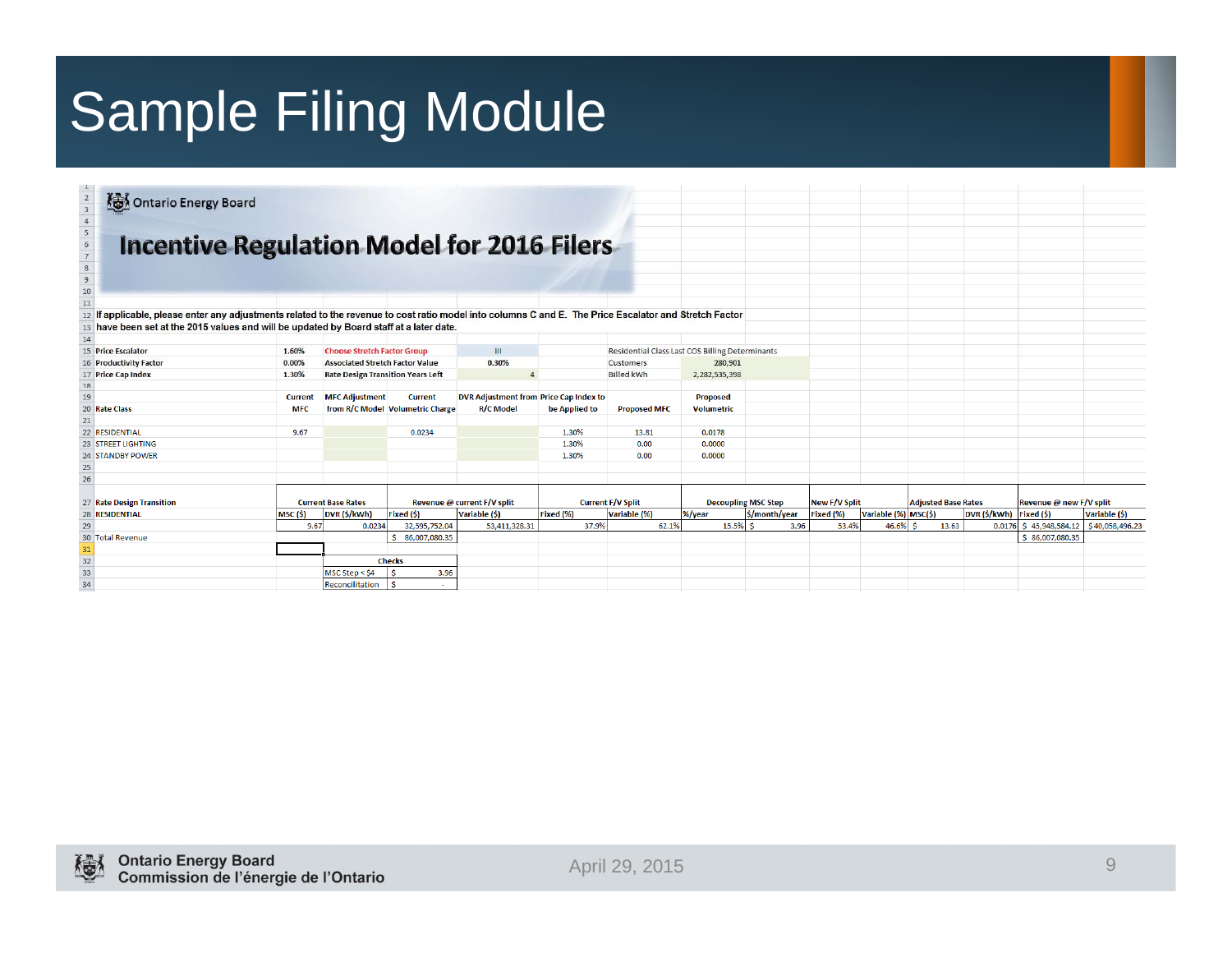## **Considerations**

- •Are there any flaws to this method?
- •Does this address the requirements of the report?
- Alternative proposals?
- •Are there any considerations that we have missed?
- • Revenue neutrality
	- •What are the appropriate billing determinants?
	- •E.g. Last COS or most recent actuals?
- How do we address significant changes to billing determinants?
	- • E.g. Loss of significant load/customers since last rebasing.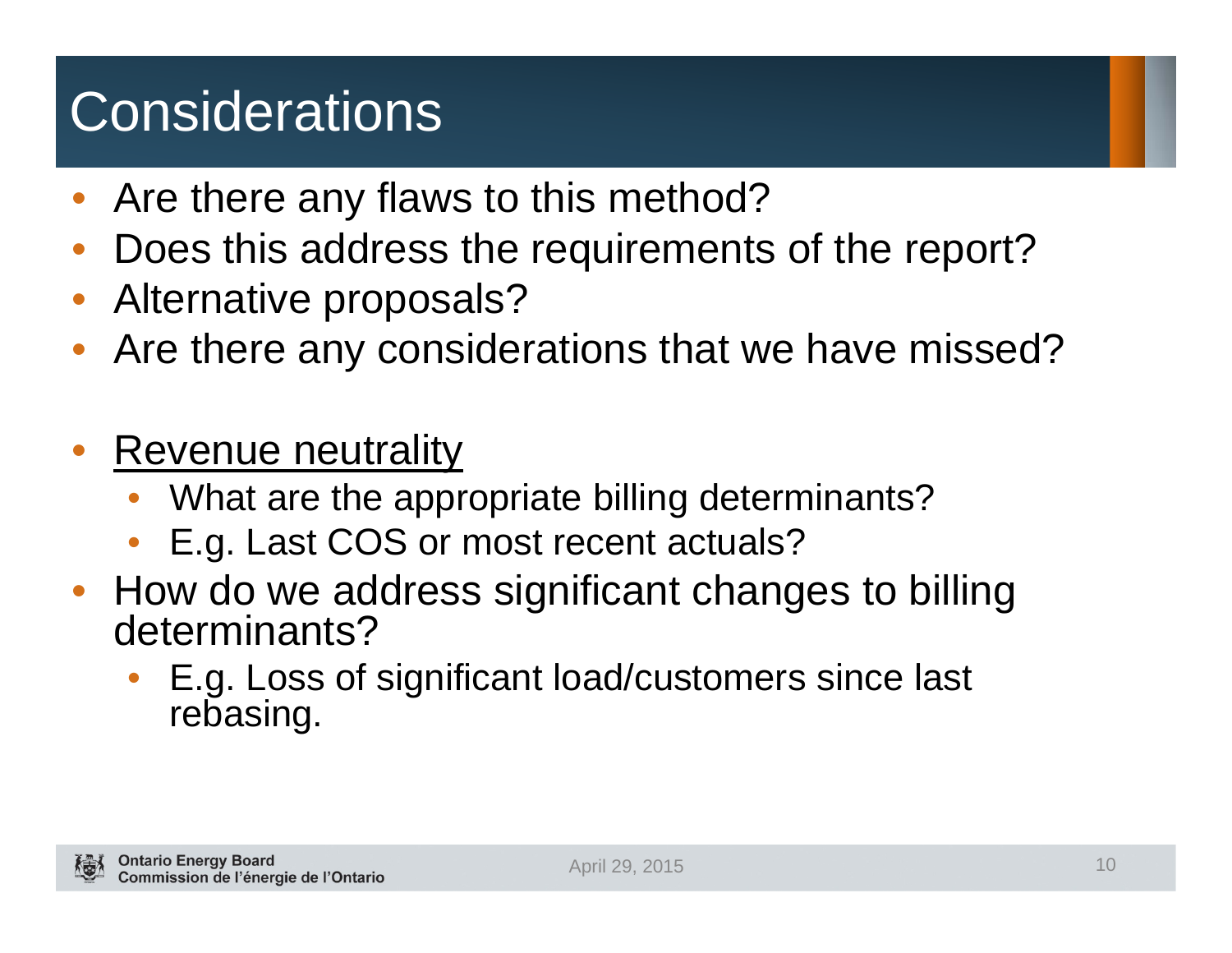### Beyond Base Rates: ICM & other charges

- $\bullet$  Report says: "Should rate riders for the Incremental Capital Module or for other variable costs be changed to follow the new rate design?"
- Does not specify "other" variable costs.
- Propose to focus on distribution-specific charges.
	- $\bullet$  Pass through charges (RTSR, Group 1 DVAs) not considered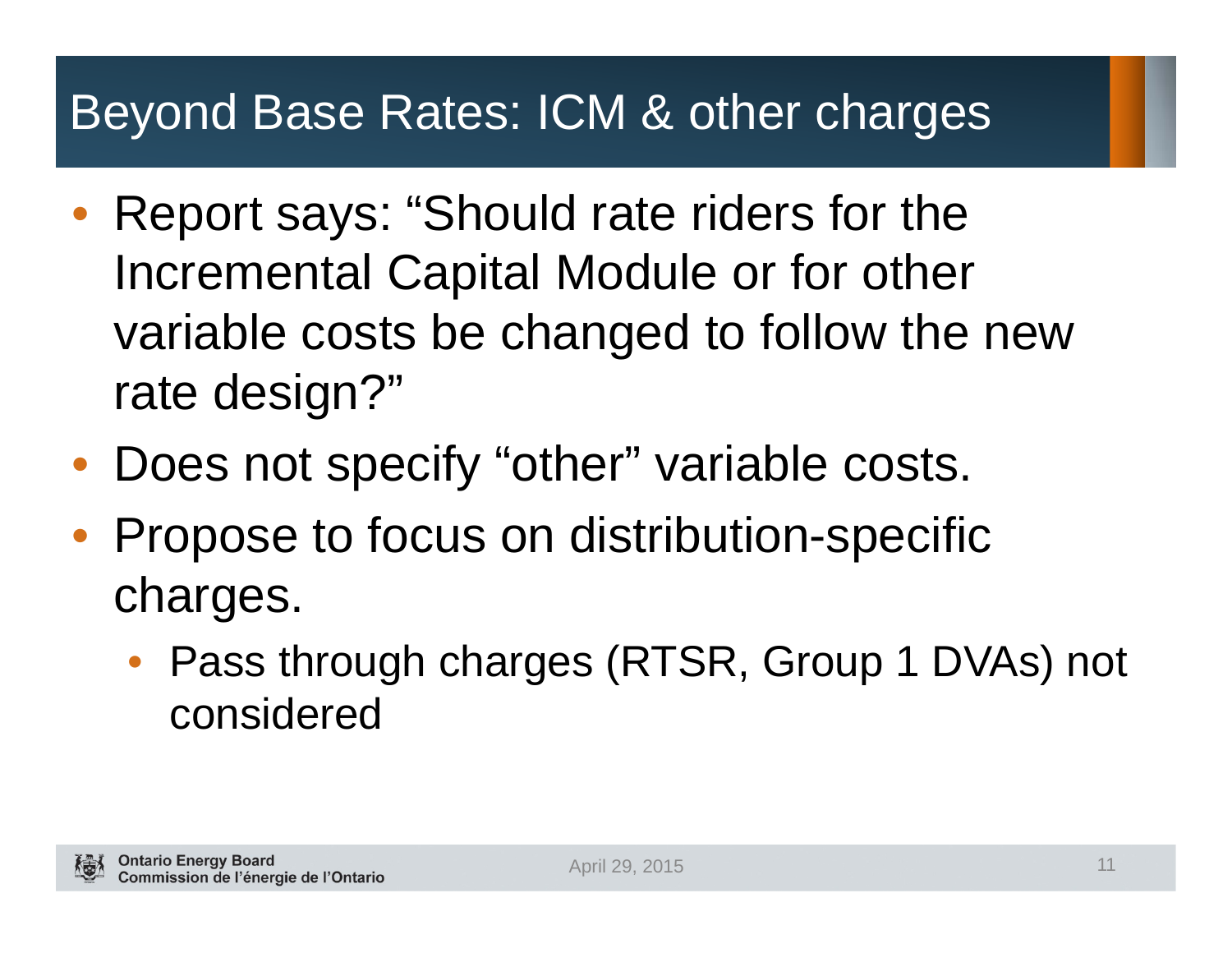### List of Distributor-specific Variable Charges

- Shared Tax Savings
- • Incremental Capital Module (ICM)
	- •Advanced Capital Module (ACM)
- Depreciation/capitalization policy changes (disposition of accounts 1575 and 1576)
- Z-Factor
- $\bullet$ Foregone revenue rate rider
- LRAMVA
- Other charges?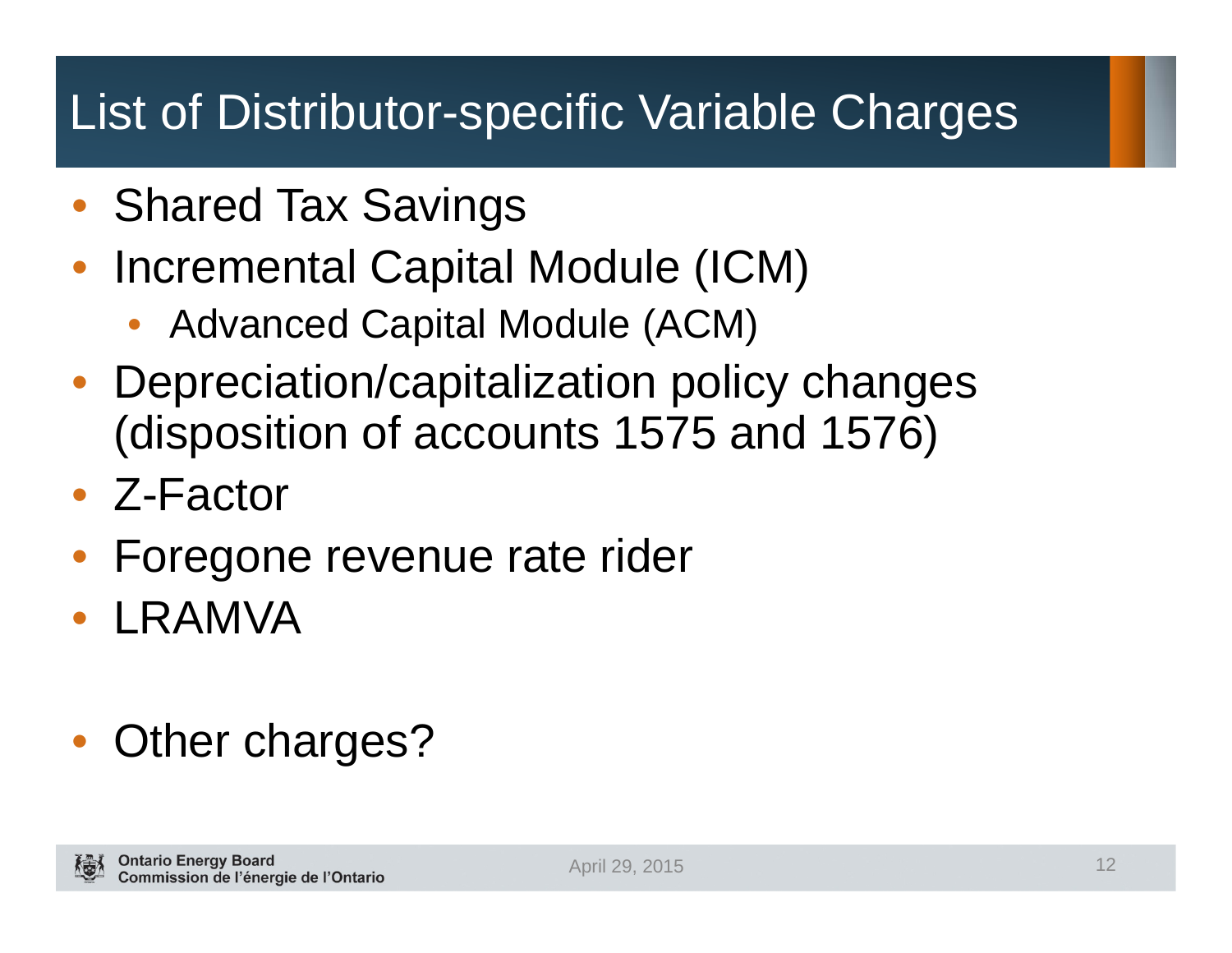### ICM and other variable costs

- Things to consider:
	- Should temporary charges be treated the same way as underlying costs.
		- **Hart Communication** E.g. Foregone revenue rate rider vs. ICM
	- Should move to fixed charges apply to a fully variable ICM charge, if it was designed that way initially?
		- Considerations should include number of years remaining before rebasing, average consumption levels in residential class, mitigation considerations.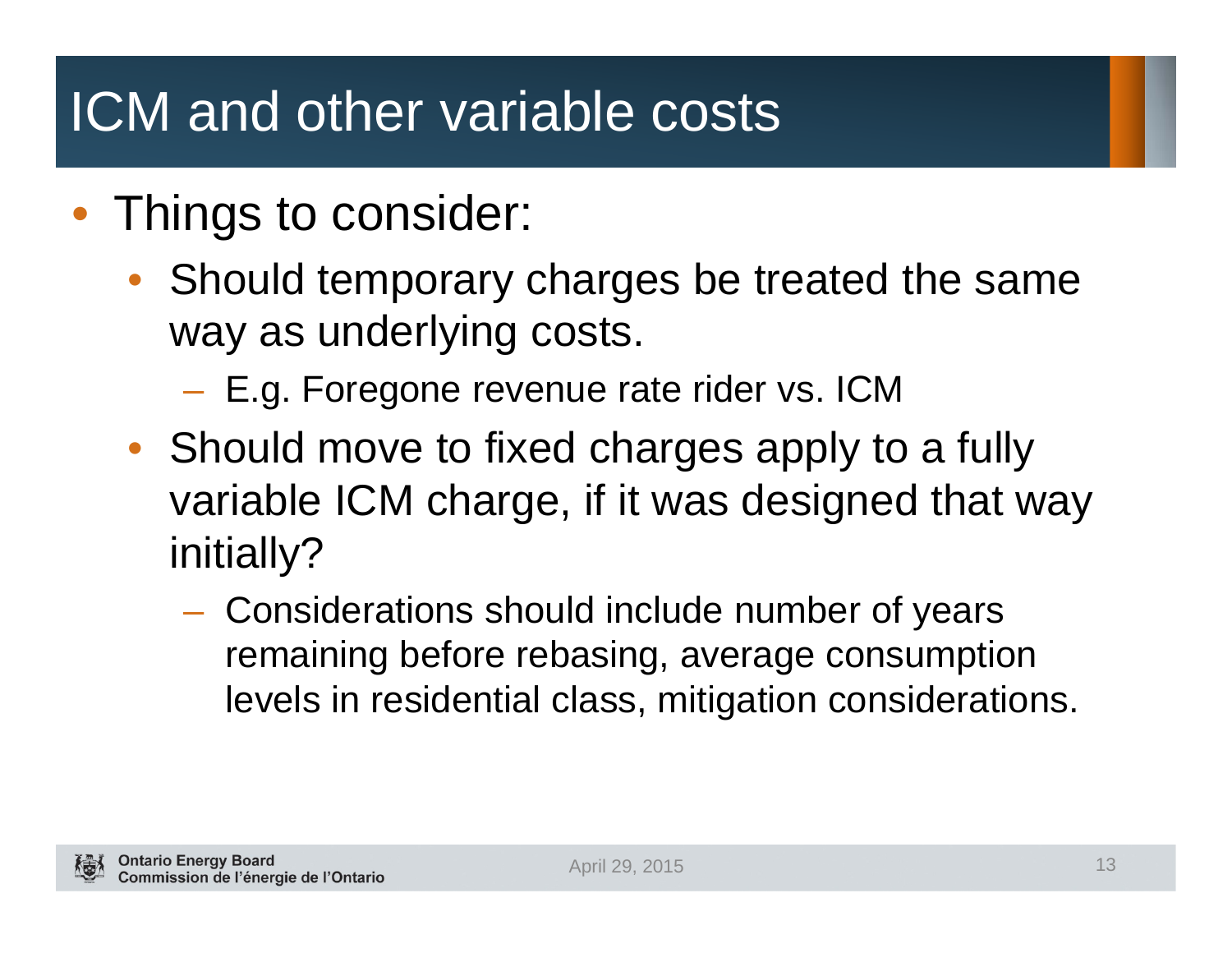### Impact on LRAMVA calculation

- $\bullet$  Hypothesis: Change to rate design does not require alteration to method of calculating LRAMVA amount.
	- • Expect that total values of LRAMVA claims will decrease as the variable charge is reduced for change in rate design.
- Agree or disagree?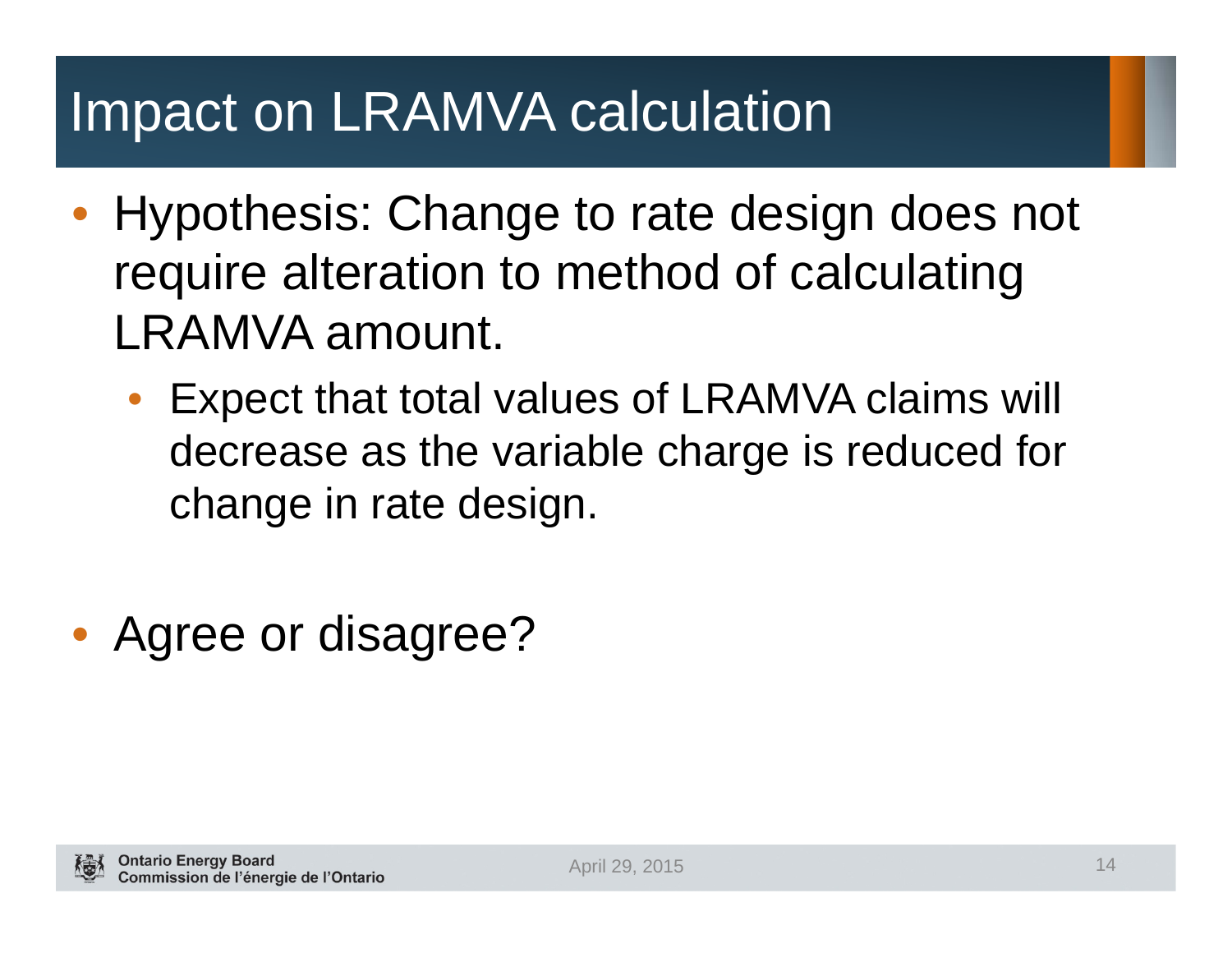## Exceptions and Mitigation

- $\bullet$  Report says the Board will consider exceptions to four-year implementation if:
	- • Fixed charge must rise by more than \$4 in any one year
	- If there are other rate changes which together with the policy change could result in unusually large bill impacts.
		- How should combined bill impacts be evaluated?
		- Convention of assessing impact on typical customer is the standard 800 kWh customer sufficient?
		- Impact of rate design change should be very close to neutral at average consumption levels.
- What evidence should be provided in support of exceptions?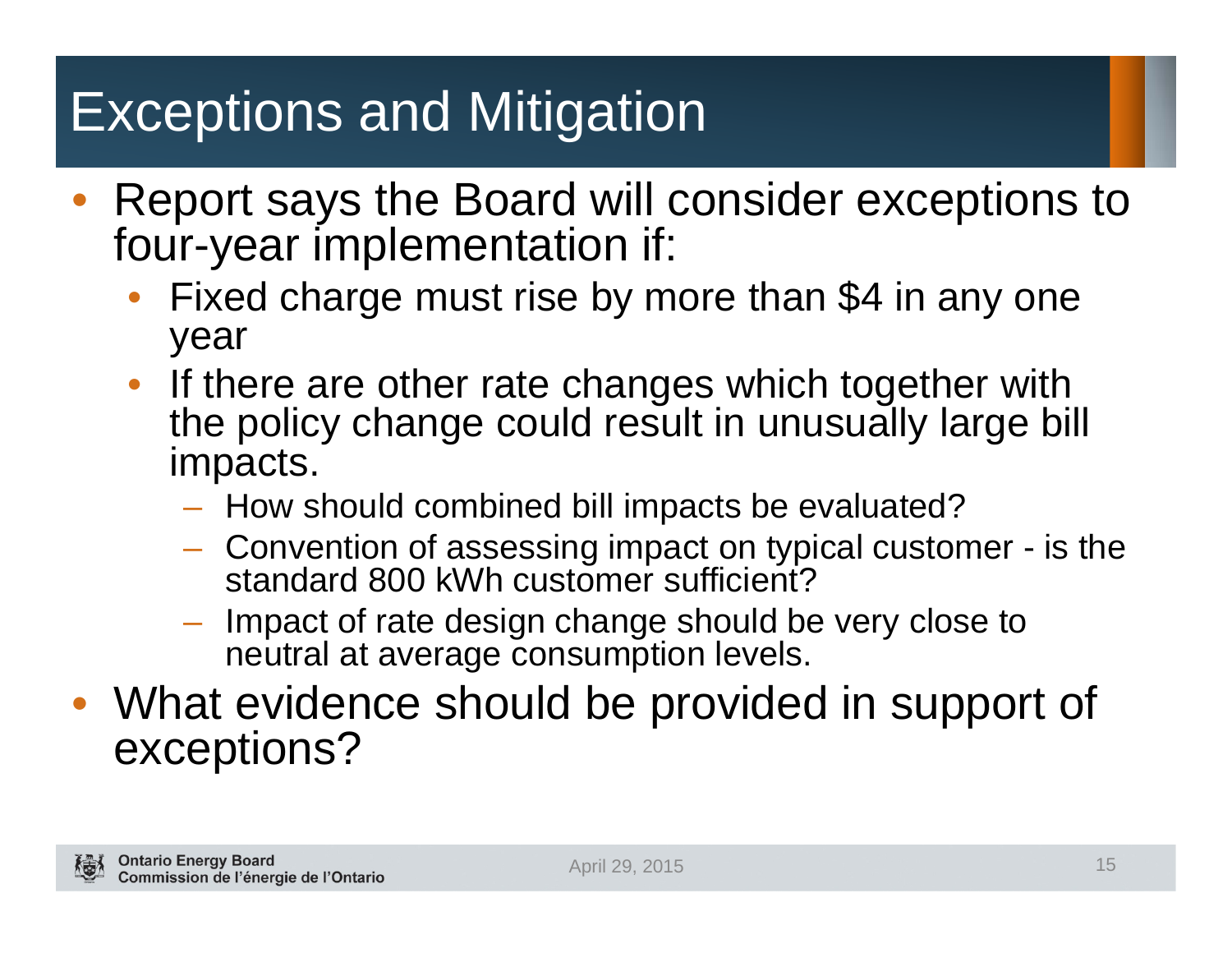### Impact of Rate Setting Method on Proposal

- •Initial draft based on Price Cap IR filing module
- • Are there any unique considerations for different rate setting methods?
	- $\bullet$ Annual IR Index
	- •Cost of service
	- $\bullet$ Custom IR
	- $\bullet$ R/C Ratio changes
- • Is there are standard approach that can be taken with Custom IR applications?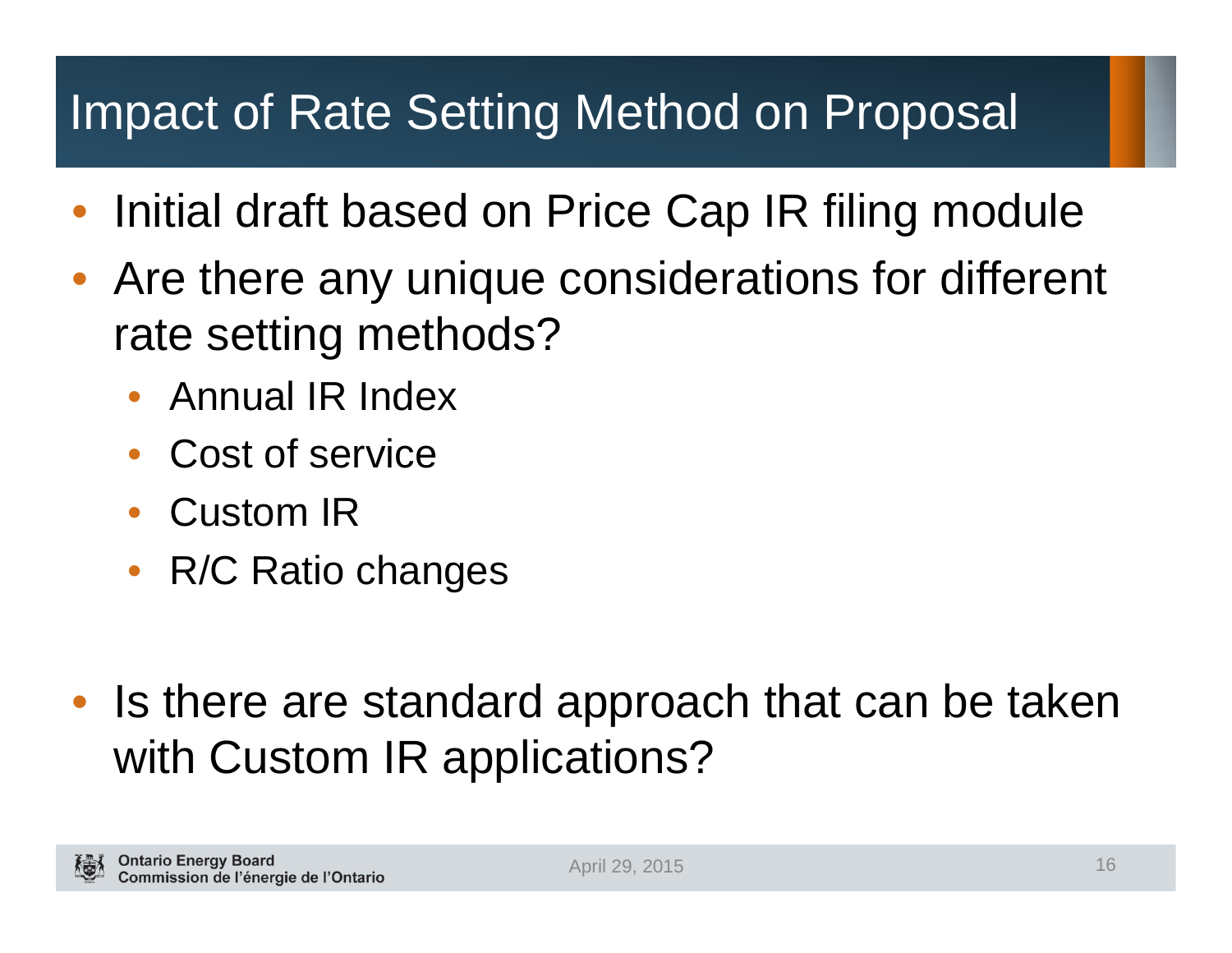### Other Issues

- Have we missed anything?
- Accounting for distributors with per 30 day charges.